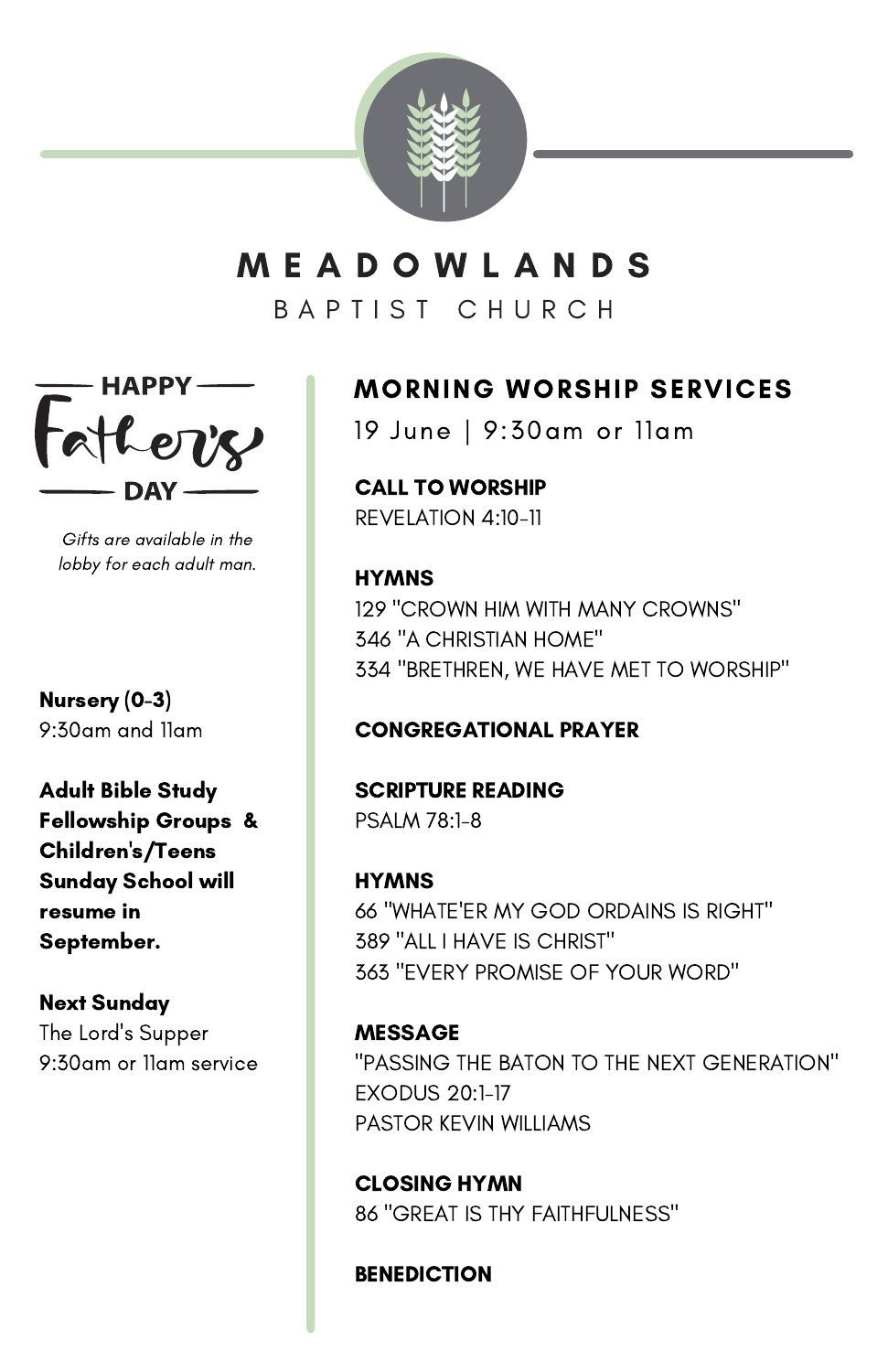C A L E N D A R I T E M S



# E V E N T S

## THIS WEEK: 1 July

### Wednesday (22 June)

We will be canvassing the neighbourhood, handing out invitations for VBS. We will be meeting at the church at 7pm.

(Kids 4 Truth & Teen Bible Study will resume in the fall)

### Saturday (25 June)

Youth Picnic at Hermitage Park 4-7pm Please bring the whole family and lawn chairs and come for a time of fellowship.

Canada Day Picnic Deville North Cooking Lake Community Hall 10am-5pm Lunch begins at noon. Bring meat to grill for yourself or family, a side dish to share, and lawn chairs. The church will provide plates,

cutlery, condiments, and drinks, There will also be popcorn, snow cones, and cotton candy.

### 17-21 July

Vacation Bible School 6:30-8:30pm Please contact Pastor Mark if you would like to help. Donations of nut-free (peanut and tree nut), individually packaged candy are also needed, and can be brought to the church office until July 3.

### Sermon Series: "Moral Clarity in a Culture of Confusion"

If you would like to learn more about the Ten Commandments and their relevance for today, check out these ten sermons given by Kevin Williams & Nate Utley in 2016. Our culture is redefining marriage, gender, the value of life, and the very meaning of right and wrong. These messages give biblical clarity for a society in moral chaos.

https://www.sermonaudio.com/search.asp? [sourceonly=true&currSection=sermonssource&keyword=](https://www.sermonaudio.com/search.asp?sourceonly=true&currSection=sermonssource&keyword=meadowlands&subsetcat=series&subsetitem=Moral+Clarity%3A+10+Commandments) [meadowlands&subsetcat=series&subsetitem=Moral+Clarity%](https://www.sermonaudio.com/search.asp?sourceonly=true&currSection=sermonssource&keyword=meadowlands&subsetcat=series&subsetitem=Moral+Clarity%3A+10+Commandments) [3A+10+Commandments](https://www.sermonaudio.com/search.asp?sourceonly=true&currSection=sermonssource&keyword=meadowlands&subsetcat=series&subsetitem=Moral+Clarity%3A+10+Commandments)

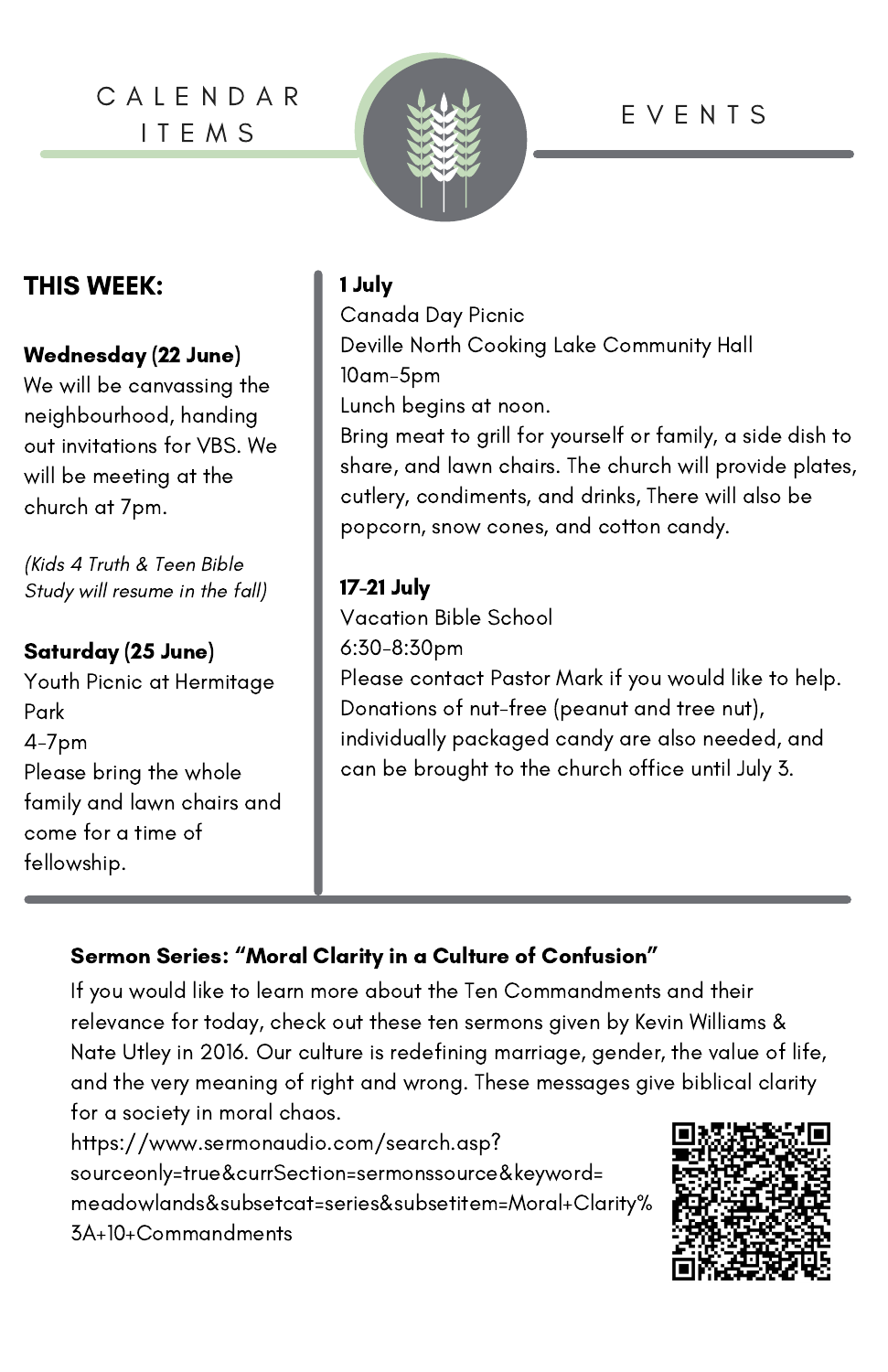W A R R F I I F F U P D A T E



S A M S L O B O D I A N I N U K R A I N E

**June 3, [2022](https://www.baptistinternational.org/news/y4ax55xrhwr7zrzl83cjf9njcfwrf8-h3t8s-g4jc2)**

**Dear Friends,**

**Thank you for your concern and for praying for Ukraine and the Ukrainian people.**

- **Praise God, in Ukraine we have now received our 5th full, 40-foot** 1. **container of humanitarian aid from friends in North America. Our brethren are distributing its contents among the needy. While the 4th one was delivered to our church in Bilogorodka (in the Kyiv area), this 5th one was delivered to our church in Fastiv. Both locations are areas of great need.**
- **These containers are only part of our distribution efforts. Our folks are** 2. **also delivering an amazing amount of aid using vans and SUVs, which often travel in caravans. As our brothers and sisters distribute this aid, their Christian love in action has greatly lifted the testimony of these churches, which have become distribution centers. Now the communities around these churches have a newfound appreciation for these churches, which will certainly open hearts to the Gospel.**
- **These churches have also reached out beyond their immediate** 3. **communities to towns and villages farther away. Our folks in Kyiv have traveled as far as the Belarussian border to distribute aid to places others have overlooked. One of our churches was near an undisclosed location where special military units of the Ukrainian armed forces were stationed to ambush the 40-mile-long caravan of Russian military hardware heading towards Kyiv. When Pastor Igor heard that these Ukrainian soldiers were hungry, he used funds provided by BIEM so he and men from his church could take food to those soldiers. Not only did their actions spark new, high respect for Igor's church in the eyes of the military, but the military presented Igor and two men from his church with beautiful medals and impressive citations!**
- **I will be traveling back to Ukraine next week. On my previous visit, I stayed** 4. **in the western part of Ukraine. On this trip, I plan to visit the Kyiv area. Please pray for safety and that I can be an encouragement to our people in Ukraine.**

**Sam Slobodian**

**President of Baptist International Evangelistic Ministries**